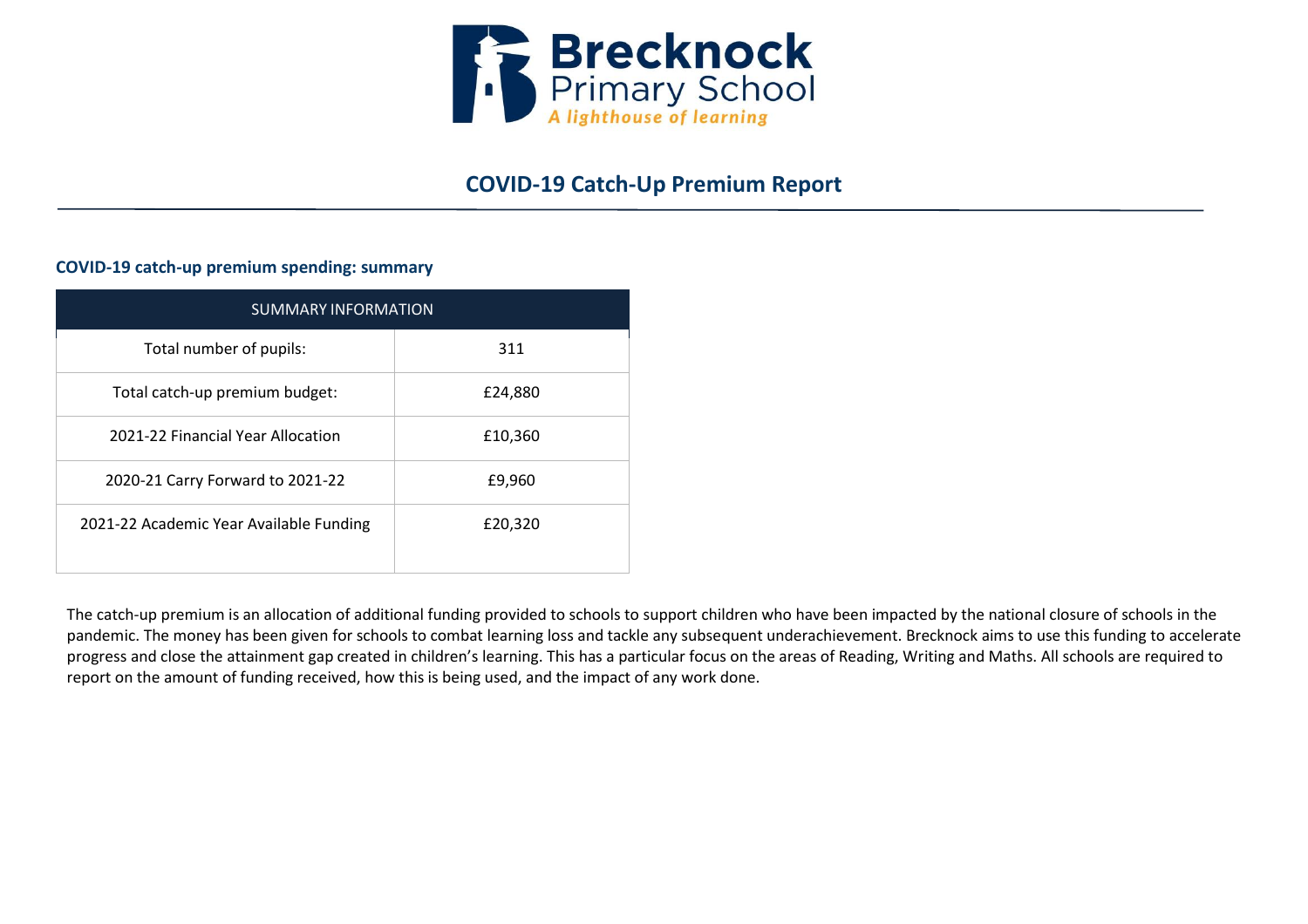## STRATEGY STATEMENT

#### **Brecknock catch-up priorities**

- To ensure all pupils are safe and happy at school as well as able to show good learning behaviours.
- To raise the attainment of all pupils to close the gap created by COVID-19 school closures.
- To ensure accelerated progress in writing over time for all pupils in Key Stage One and Two.
- To close the attainment gap for disadvantaged pupils and other pupils in reading and writing for children.
- To ensure accelerated progress in language development for children in EYFS and Year 1.
- To close the attainment gap for disadvantaged pupils and other pupils in Year 1 and EYFS.
- To ensure behaviour and special needs in KS1 are not a barrier to learning for all children
- To ensure gaps in maths knowledge from previous year's learning are closed.
- To ensure key gaps in skills and knowledge are identified across the wider curriculum.

### **The core approaches we are implementing and how these will contribute to helping pupils catch up missed learning**

- Targeted tutoring for a range of year groups through the National Tutoring Programme.
- NELI Language Intervention Programme in Early Years.
- Gaps in skills and knowledge identified in all subjects.
- Rigorous Remote Learning approach for all children, ensuring access to technology for all pupils, with a particular focus on disadvantaged children.
- Quality first teaching, achieved by focused and relevant CPD programme around in school and home learning pedagogy.
- Pastoral care team focusing on pupil absence.
- Sharp focus on supporting children's mental and physical health and providing community support for all families.
- Support for positive peer interactions provide motivation and improve learning outcomes
- Catch up curriculum developed, with key knowledge and skills prioritised to ensure attainment and progress for all pupils.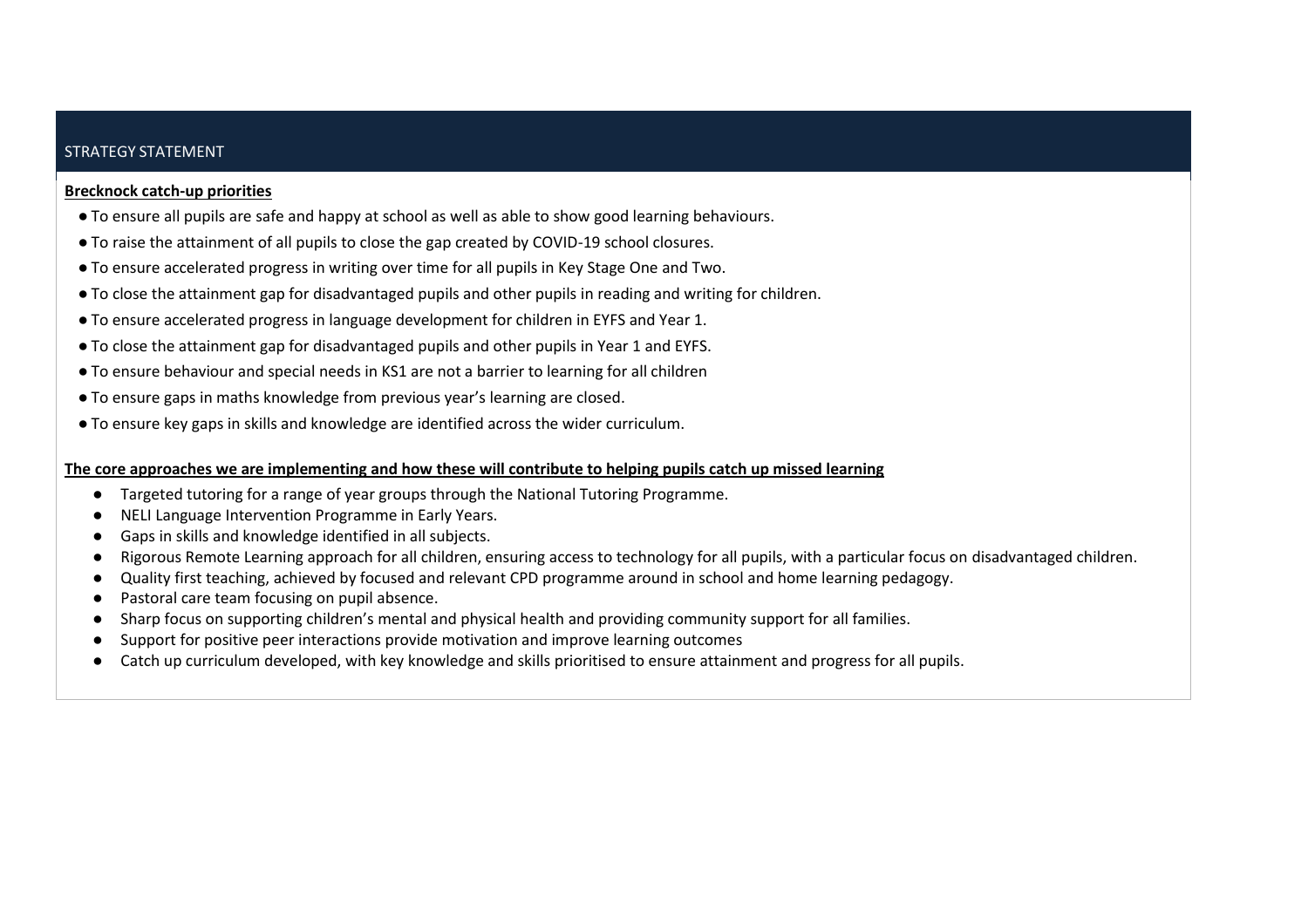The catch-up finding will be used to address the following key barriers:

| <b>BARRIERS TO FUTURE ATTAINMENT</b> |                                                                                                                                                                                       |  |  |  |
|--------------------------------------|---------------------------------------------------------------------------------------------------------------------------------------------------------------------------------------|--|--|--|
|                                      | Academic barriers:                                                                                                                                                                    |  |  |  |
| A                                    | Lower levels of attainment in writing - Children unable to independently edit and improve their writing and finding it hard to sustain concentration in<br>independent writing tasks. |  |  |  |
| B                                    | Number of children achieving expected level in reading, writing and maths in KS1 and Year 3.                                                                                          |  |  |  |
|                                      | Language development barriers for EYFS and KS1 pupils.                                                                                                                                |  |  |  |
| D                                    | Knowledge and expertise of all staff to support pupils whose mental health has been adversely affected by school closures.                                                            |  |  |  |

|                    | ADDITIONAL BARRIERS                                                                                                                                                                      |
|--------------------|------------------------------------------------------------------------------------------------------------------------------------------------------------------------------------------|
| External barriers: |                                                                                                                                                                                          |
|                    | Home learning environment for many children - small spaces may make learning behaviours difficult in school closure.                                                                     |
|                    | Poor technology at home which means that children are unable to access the full virtual school curriculum in the event of self-isolation, closure of<br>bubble or national full lockdown |
| G                  | Lower than expected attendance for Pupil Premium and SEND children, based around parental anxiety about returning to school.                                                             |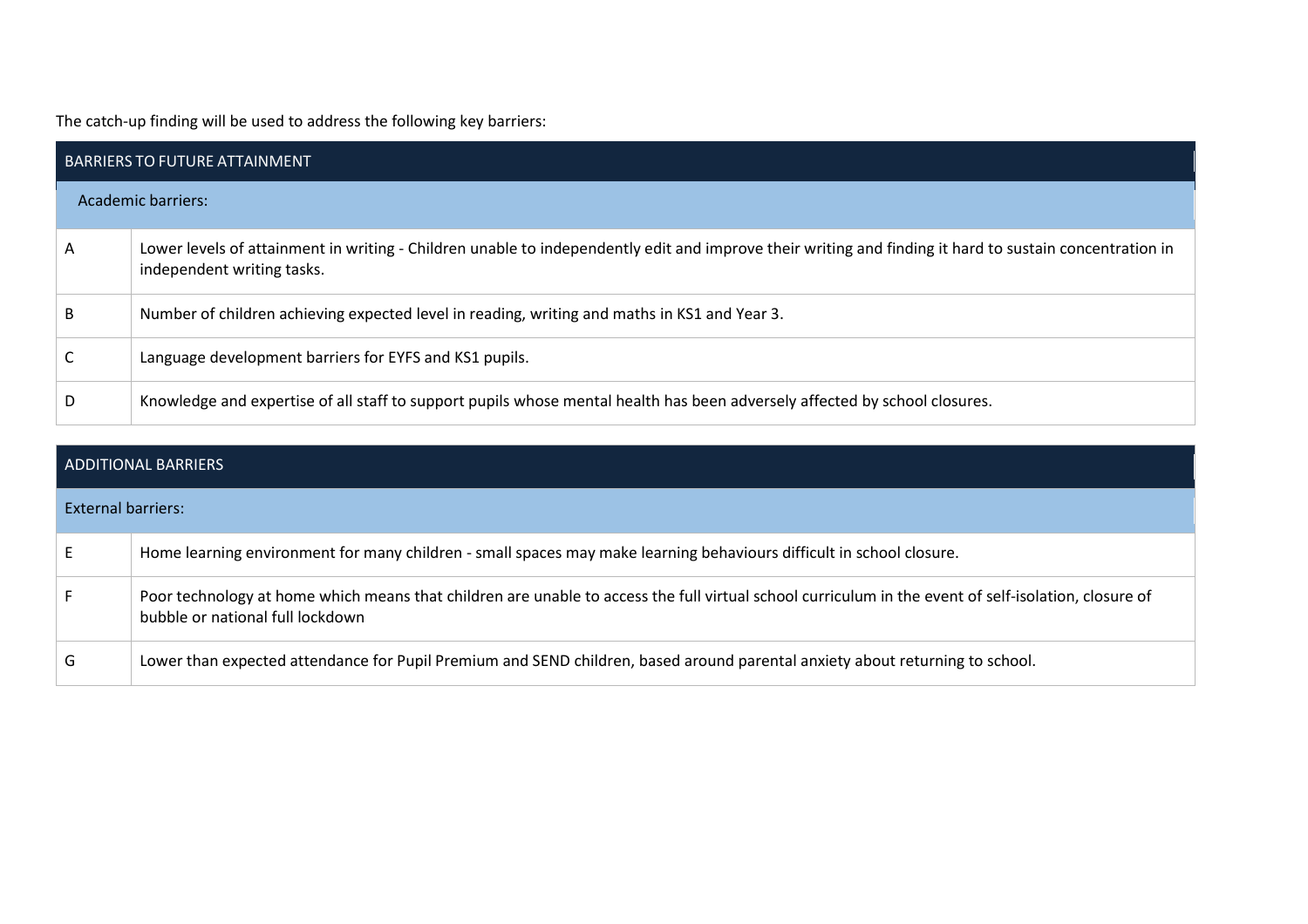# **Planned expenditure for current academic year**

The planned expenditure listed below demonstrates how the catch-up premium will be used to improve classroom pedagogy, provide targeted support and support wholeschool strategies.

Combine professional knowledge with robust evidence about approaches that are known to be effective. Refer to:

- DfE's catch[-up premium guidance](https://www.gov.uk/guidance/coronavirus-covid-19-catch-up-premium)
- EEF's COVID[-19 support guide for schools](https://educationendowmentfoundation.org.uk/covid-19-resources/national-tutoring-programme/covid-19-support-guide-for-schools/)
- Our guidance on *effective action planning* may help with this section

| <b>Quality of teaching for all</b>                                                                                                                 |                                                                                                                                                                                                                                                                                                                                                                   |                                                                                                                                                                                                                                                                                                                                                                                                                                                                                                                                 |                                                                                                                                                                                                                                                            |                                          |                                                                |
|----------------------------------------------------------------------------------------------------------------------------------------------------|-------------------------------------------------------------------------------------------------------------------------------------------------------------------------------------------------------------------------------------------------------------------------------------------------------------------------------------------------------------------|---------------------------------------------------------------------------------------------------------------------------------------------------------------------------------------------------------------------------------------------------------------------------------------------------------------------------------------------------------------------------------------------------------------------------------------------------------------------------------------------------------------------------------|------------------------------------------------------------------------------------------------------------------------------------------------------------------------------------------------------------------------------------------------------------|------------------------------------------|----------------------------------------------------------------|
| <b>Action</b>                                                                                                                                      | Intended outcome and success<br>criteria                                                                                                                                                                                                                                                                                                                          | What's the evidence and<br>rationale for this choice?                                                                                                                                                                                                                                                                                                                                                                                                                                                                           | How will you make sure it's implemented<br>well?                                                                                                                                                                                                           | <b>Staff</b><br>lead                     | When will you<br>review this?                                  |
| All staff to<br>continue to<br>access relevant<br>CPD to ensure<br>high quality<br>teaching for all<br>pupils,<br>including<br>remote<br>learning. | All staff feel confident to deliver<br>high quality lessons for all<br>children.<br>All staff feel confident to teach<br>all children online and in school.<br>A blended learning approach is<br>adopted for homework, using<br>the lesson learned last year.<br>Classes are able to quickly<br>access online learning in the<br>event of class / school closure. | The EEF COVID-19 Support Guide<br>for Schools states that providing<br>pupils with high-quality feedback,<br>building on accurate assessment,<br>is likely to be a highly effective<br>approach. The DFE guidance for<br>the full reopening of school states<br>that: Remote-learning, where<br>needed, is high-quality and safe,<br>and aligns as closely as possible<br>with in-school provision. Schools<br>and other settings continue to<br>build their capability to educate<br>pupils remotely, where this is<br>needed. | Ongoing CPD for staff on effective AFL and<br>feedback.<br>Remote learning policy updated and put in<br>place and shared with school community.<br>CPD and surgeries for staff on using Google<br>Classroom.<br>Teachers to trial new homework approaches. | HB<br><b>CL</b><br>LL<br><b>TM</b><br>LH | Termly - SLT<br>meetings,<br>governors<br>meetings, SSE<br>Day |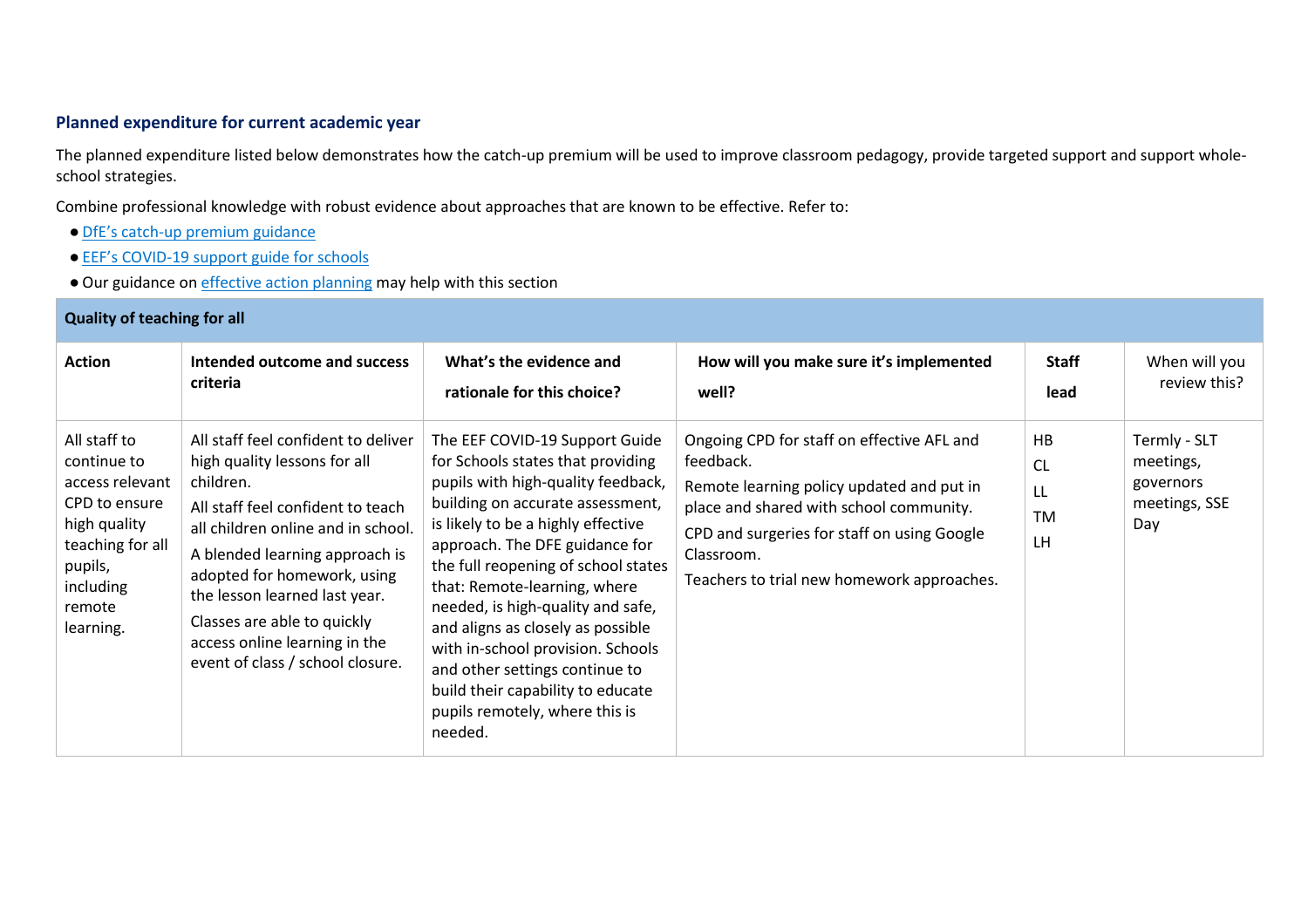| All staff to<br>receive<br>ongoing CPD<br>regarding<br>building a<br>nurturing<br>curriculum<br>with a focus on<br>mental health<br>and trauma<br>informed<br>return to<br>school. | All staff will be confident<br>supporting pupils with mental<br>health needs and know how to<br>access further support.<br>Staff will be skilled in early<br>recognition of mental health<br>needs. The teaching of PSHE<br>curriculum is rigorous, meets<br>the needs of the pupils and high<br>profile across the school. Pupils<br>will become more skilled in<br>recognising the importance of<br>looking after their own<br>wellbeing and have a range of<br>strategies to support their<br>mental health needs. | To help children and young<br>people, and the adults working<br>with them, to develop the skills<br>to understand and manage their<br>own emotional responses and<br>improve life outcomes. This work<br>will help make our systems more<br>resilient and better able to<br>provide the right support at the<br>right time for our most<br>vulnerable children. | TIPIC training for all staff<br>EP led training and support/feedback following<br>delivery of sessions to staff and identification<br>of key groups. Targets identified and evaluated<br>post delivery | Director of<br>Inclusion | Termly - SLT<br>meetings,<br>governors<br>meetings,<br>Inclusion<br>meetings,<br>Safeguarding<br>meetings, SSE<br>Day |
|------------------------------------------------------------------------------------------------------------------------------------------------------------------------------------|-----------------------------------------------------------------------------------------------------------------------------------------------------------------------------------------------------------------------------------------------------------------------------------------------------------------------------------------------------------------------------------------------------------------------------------------------------------------------------------------------------------------------|-----------------------------------------------------------------------------------------------------------------------------------------------------------------------------------------------------------------------------------------------------------------------------------------------------------------------------------------------------------------|--------------------------------------------------------------------------------------------------------------------------------------------------------------------------------------------------------|--------------------------|-----------------------------------------------------------------------------------------------------------------------|
| Total budgeted cost:                                                                                                                                                               |                                                                                                                                                                                                                                                                                                                                                                                                                                                                                                                       |                                                                                                                                                                                                                                                                                                                                                                 |                                                                                                                                                                                                        |                          | No additional<br>costs - included<br>in standard<br>provision or<br>funded through<br>DfE programmes                  |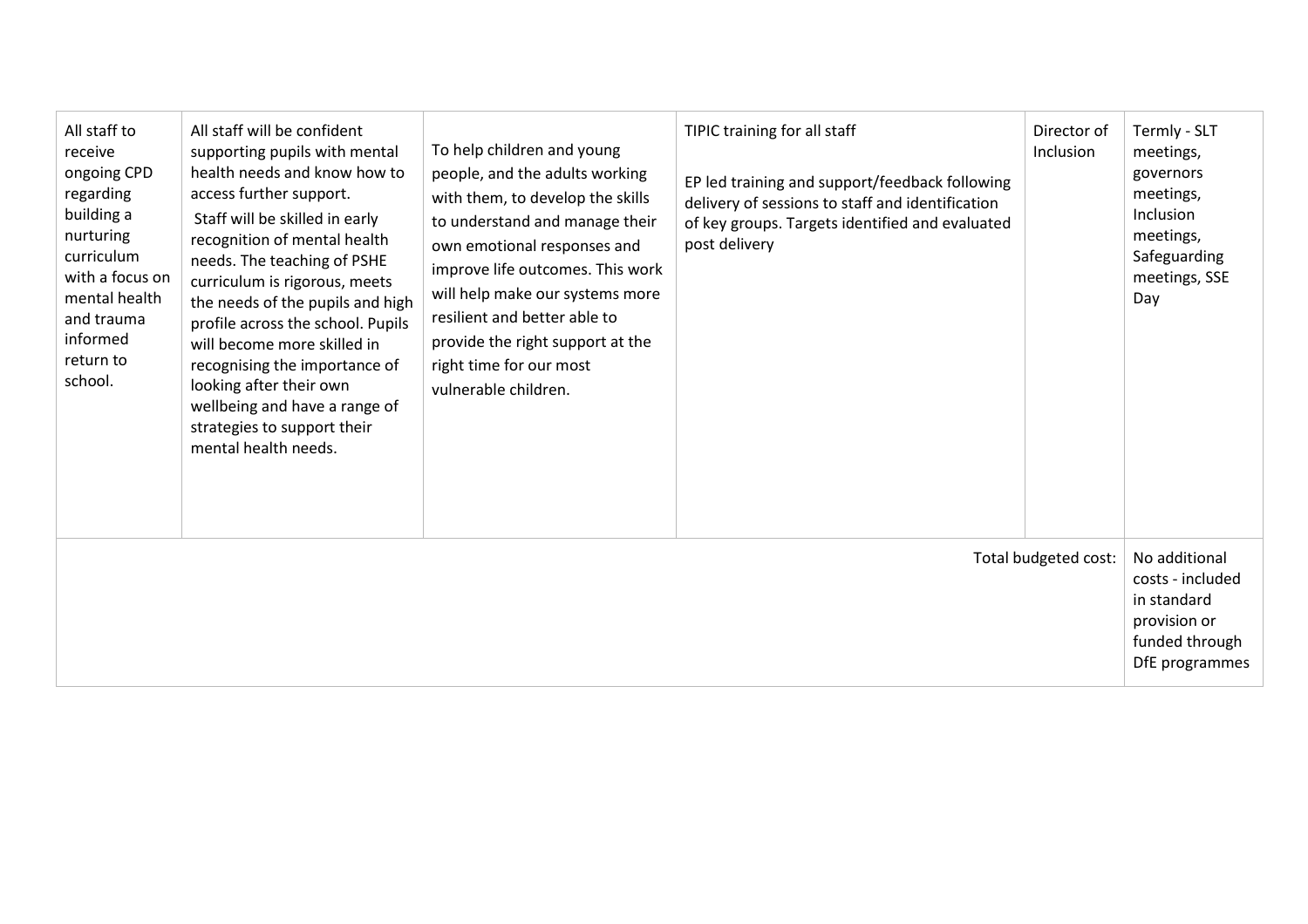| <b>Targeted support</b>                                                                                                                        |                                                                                                                                           |                                                                                                                                                                                                                                                                                                                                                                       |                                                                                                                                                                                                                                                   |                                             |                                                                                                                 |
|------------------------------------------------------------------------------------------------------------------------------------------------|-------------------------------------------------------------------------------------------------------------------------------------------|-----------------------------------------------------------------------------------------------------------------------------------------------------------------------------------------------------------------------------------------------------------------------------------------------------------------------------------------------------------------------|---------------------------------------------------------------------------------------------------------------------------------------------------------------------------------------------------------------------------------------------------|---------------------------------------------|-----------------------------------------------------------------------------------------------------------------|
| <b>Action</b>                                                                                                                                  | Intended outcome and success<br>criteria                                                                                                  | What's the evidence and<br>rationale for this choice?                                                                                                                                                                                                                                                                                                                 | How will you make sure it's implemented<br>well?                                                                                                                                                                                                  | <b>Staff</b><br>lead                        | When will you<br>review this?                                                                                   |
| Specific<br>language<br>support for<br>children in<br>reception                                                                                | Children to make accelerated<br>progress with their language to<br>meet GLD by the end of the<br>year.                                    | NELI is a 20-week intervention<br>designed to improve the oral<br>language skills of reception-aged<br>pupils. It'll involve individual and<br>small group scripted language<br>teaching sessions delivered by<br>trained school staff                                                                                                                                | Training for all staff delivering the intervention<br>and those managing and leading it.<br>Coaching observations. Observations of<br>children to gain evidence of their<br>achievements.<br>Clear assessments to inform progress and<br>impact.  | <b>EYFS</b><br>Leader                       | <b>Pupil Progress</b><br>$meeting-$<br>baseline/<br>autumn term/<br>spring term/<br>summer term                 |
| Focus year<br>groups will<br>teach<br>additional<br>sessions after<br>school to<br>improve<br>fluency in<br>number,<br>reading and<br>writing. | Targeted children will get an<br>intervention group. Children to<br>make accelerated progress in<br>reading and writing.                  | EEF studies show the average<br>impact of the small group tuition<br>is four additional months'<br>progress, on average, over the<br>course of a year. Some studies<br>suggest that greater feedback<br>from the teacher, more sustained<br>the engagement in smaller<br>groups, or work which is more<br>closely matched to learners'<br>needs explains this impact. | Book looks will take place at least termly.<br>Teachers will be asked to share and evaluate<br>the success of the groups.<br>Assessment                                                                                                           | Head of<br>School<br>Leaders of<br>Learning | <b>Pupil Progress</b><br>$meeting-$<br>baseline/<br>autumn term/<br>spring term/<br>summer term                 |
| Targeted<br>tuition in<br>reading and<br>writing through<br>NTP program                                                                        | Children in Y4,5,6<br>The small group and 1:1<br>tutoring will enable children to<br>make accelerated progress in<br>reading and writing. | EEF studies show tuition is more<br>likely to make an impact if it is<br>additional to and explicitly linked<br>with normal lessons.<br>Small group tuition has an<br>average impact of four months'                                                                                                                                                                  | Tutors to meet with and plan with year group<br>teachers.<br>Tutors to assess the progress of all children.<br>Summative assessment at start of 15 hour<br>programme. Tutors to meet with Leaders of<br>Learning regularly to share and evaluate. | Head of<br>School<br>Leaders of<br>Learning | <b>Pupil Progress</b><br>$meeting-$<br>baseline/<br>autumn term/<br>spring term/<br>summer term.<br>Half termly |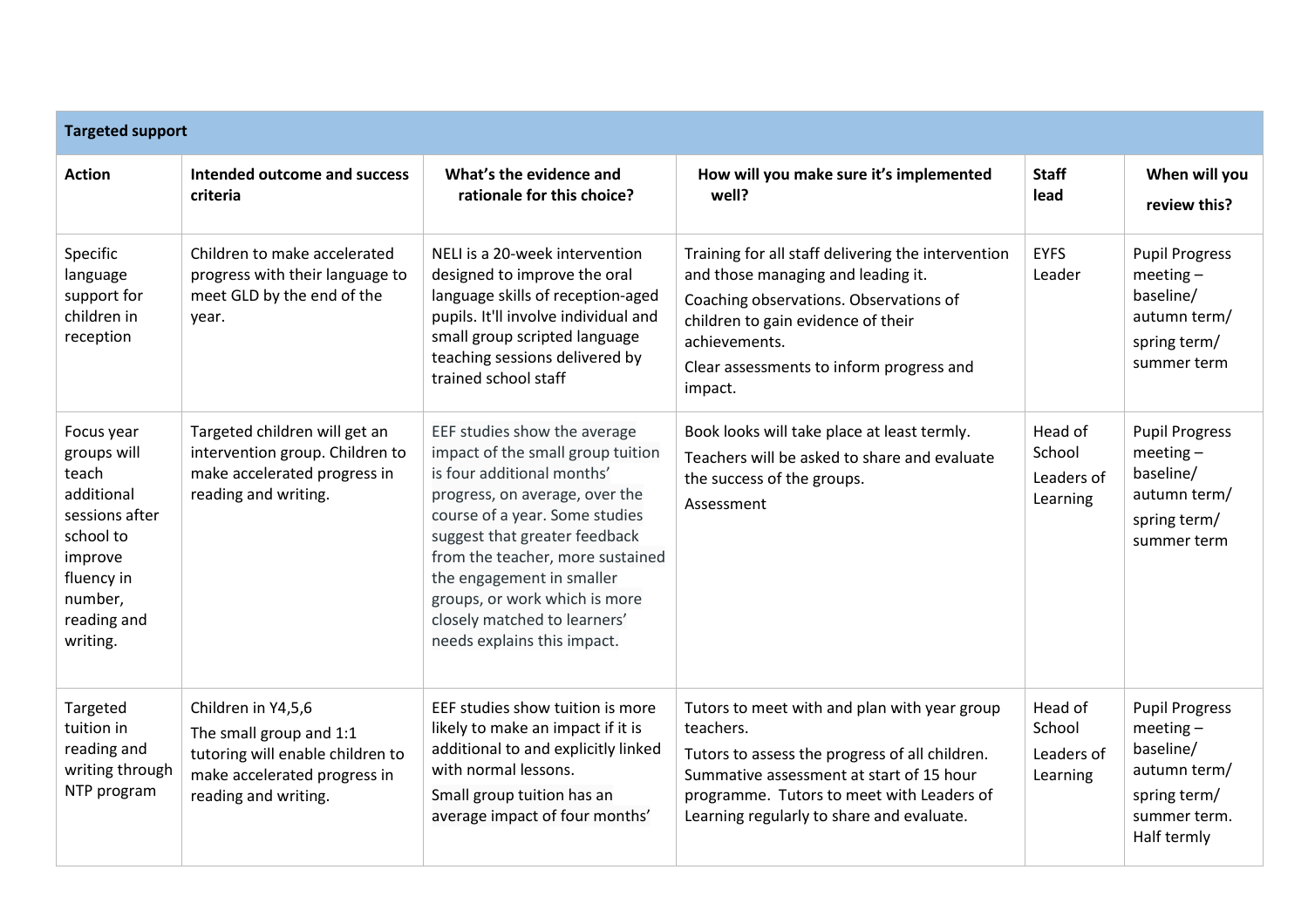|                                                  |                                                                                           | additional progress over the<br>course of a year.                                                                                                                                                           |                                                                                                                                                                                                                                                      |                                             | meetings with<br>NTP tutors.<br>Weekly meetings<br>with LOL and<br>tutors.                                                                                                                     |
|--------------------------------------------------|-------------------------------------------------------------------------------------------|-------------------------------------------------------------------------------------------------------------------------------------------------------------------------------------------------------------|------------------------------------------------------------------------------------------------------------------------------------------------------------------------------------------------------------------------------------------------------|---------------------------------------------|------------------------------------------------------------------------------------------------------------------------------------------------------------------------------------------------|
| Specialist<br><b>Teacher Tuition</b><br>in maths | The small group and 1:1<br>tutoring will enable children to<br>make accelerated progress. | EEF studies show small group<br>tuition is most likely to be<br>effective if it is targeted at pupils'<br>specific needs. Diagnostic<br>assessment can be used to assess<br>the best way to target support. | Tutors to meet with and plan with year group<br>teachers.<br>Tutors to assess the progress of all children.<br>Summative assessment at start of 15 hour<br>programme.<br>Tutors to meet with Leaders of Learning<br>regularly to share and evaluate. | Head of<br>School<br>Leaders of<br>Learning | <b>Pupil Progress</b><br>$meeting-$<br>baseline/<br>autumn term /<br>spring term/<br>summer term.<br>Half termly<br>meetings with<br>NTP tutors.<br>Weekly meetings<br>with LoL and<br>tutors. |
| Total budgeted cost:                             |                                                                                           |                                                                                                                                                                                                             |                                                                                                                                                                                                                                                      |                                             | £20,320                                                                                                                                                                                        |
| ADDITIONAL INFORMATION                           |                                                                                           |                                                                                                                                                                                                             |                                                                                                                                                                                                                                                      |                                             |                                                                                                                                                                                                |
|                                                  |                                                                                           |                                                                                                                                                                                                             |                                                                                                                                                                                                                                                      |                                             |                                                                                                                                                                                                |